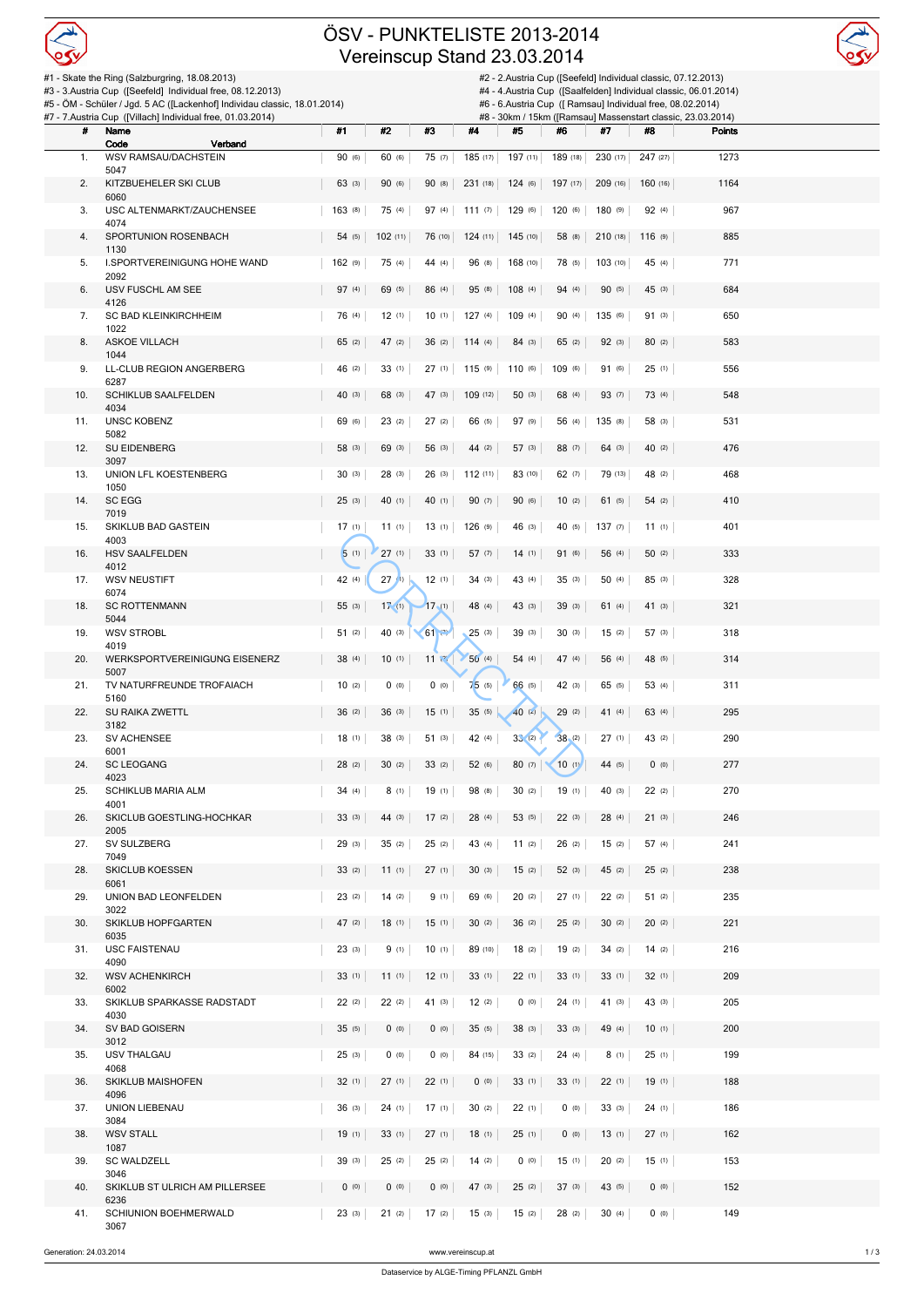

## ÖSV - PUNKTELISTE 2013-2014 Vereinscup Stand 23.03.2014



|     | #1 - Skate the Ring (Salzburgring, 18.08.2013)<br>#3 - 3.Austria Cup ([Seefeld] Individual free, 08.12.2013)<br>#5 - ÖM - Schüler / Jgd. 5 AC ([Lackenhof] Individau classic, 18.01.2014)<br>#7 - 7.Austria Cup ([Villach] Individual free, 01.03.2014) |             | #2 - 2.Austria Cup ([Seefeld] Individual classic, 07.12.2013)<br>#4 - 4. Austria Cup ([Saalfelden] Individual classic, 06.01.2014)<br>#6 - 6.Austria Cup ([ Ramsau] Individual free, 08.02.2014)<br>#8 - 30km / 15km ([Ramsau] Massenstart classic, 23.03.2014) |                             |           |        |               |           |             |        |  |
|-----|---------------------------------------------------------------------------------------------------------------------------------------------------------------------------------------------------------------------------------------------------------|-------------|-----------------------------------------------------------------------------------------------------------------------------------------------------------------------------------------------------------------------------------------------------------------|-----------------------------|-----------|--------|---------------|-----------|-------------|--------|--|
| #   | Name                                                                                                                                                                                                                                                    | #1          | #2                                                                                                                                                                                                                                                              | #3                          | #4        | #5     | #6            | #7        | #8          | Points |  |
| 42. | Code<br>Verband<br><b>USC LILIENFELD</b>                                                                                                                                                                                                                | 14(2)       | 8(1)                                                                                                                                                                                                                                                            | 11(1)                       | 15(3)     | 35(3)  | 10(2)         | 30(4)     | 13(2)       | 136    |  |
| 43. | 2011<br><b>WSV MURAU</b>                                                                                                                                                                                                                                | 5(1)        | (0)                                                                                                                                                                                                                                                             | (0)                         | 32(2)     | 33(4)  | 10(1)         | 25(4)     | 29 (4)      | 134    |  |
|     | 5040                                                                                                                                                                                                                                                    |             |                                                                                                                                                                                                                                                                 |                             |           |        |               |           |             |        |  |
| 44. | SPORT-UNION KLAGENFURT<br>1021                                                                                                                                                                                                                          | 21(2)       | 8(1)                                                                                                                                                                                                                                                            | 7(1)                        | 11(2)     | 0(0)   | 16(2)         | 32(3)     | 35(3)       | 130    |  |
| 45. | SPORTUNION ABTENAU<br>4035                                                                                                                                                                                                                              | 26(4)       | $(0)$ (0)                                                                                                                                                                                                                                                       | (0)                         | 15(3)     | 13(2)  | 36(4)         | 39 (4)    | $(0)$ (0)   | 129    |  |
| 46. | <b>SKIKLUB KUCHL</b>                                                                                                                                                                                                                                    | $(0)$ (0)   | (0)                                                                                                                                                                                                                                                             | $(0)$ (0)                   | 53 (8)    | 18(1)  | 24(3)         | 18(3)     | 14(1)       | 127    |  |
| 47. | 4022<br>NORDIC TEAM ABSAM                                                                                                                                                                                                                               | (0)         | 5(1)                                                                                                                                                                                                                                                            | (0)                         | 54 (5)    | 10(2)  | 45(2)         | (0)       | 10(1)       | 124    |  |
| 48. | 6328<br>TURN- U. SU RAIKA OBERTILLIACH                                                                                                                                                                                                                  | $(0)$ (0)   | $(0)$ (0)                                                                                                                                                                                                                                                       | 10(2)                       | 33 (6)    | (0)    | (0)           | 46 (6)    | 0(0)        | 89     |  |
| 49. | 6185<br>WSV TUX                                                                                                                                                                                                                                         | $(0)$ (0)   | (0)                                                                                                                                                                                                                                                             | (0)                         | 13(1)     | 40 (1) | 0(0)          | 33(1)     | (0)         | 86     |  |
|     | 6171                                                                                                                                                                                                                                                    |             |                                                                                                                                                                                                                                                                 |                             |           |        |               |           |             |        |  |
| 50. | SKIKLUB WAIDRING<br>6110                                                                                                                                                                                                                                | 0 (0)       | $(0)$ (0)                                                                                                                                                                                                                                                       | 6(1)                        | 24(1)     | (0)    | 20(1)         | 24(1)     | 11(1)       | 85     |  |
| 51. | "LANGLAUFCLUB LAENGENFELD"<br>6336                                                                                                                                                                                                                      | 8(1)        | 10(1)                                                                                                                                                                                                                                                           | 11(1)                       | 0(0)      | 0(0)   | 18(1)         | 22(2)     | $(0)$ $(0)$ | 69     |  |
| 52. | WSV SEKT.SKI LIEZEN<br>5097                                                                                                                                                                                                                             | 10(1)       | 17(1)                                                                                                                                                                                                                                                           | 20(1)                       | 20(1)     | (0)    | (0)           | $(0)$ (0) | $(0)$ (0)   | 67     |  |
| 53. | <b>SG KLAGENFURT</b>                                                                                                                                                                                                                                    | (0)         | $(0)$ (0)                                                                                                                                                                                                                                                       | 0(0)                        | (0)       | 0(0)   | (0)           | 46(3)     | 13(1)       | 59     |  |
| 54. | 1161<br><b>SC VILS</b>                                                                                                                                                                                                                                  | (0)         | 17(1)                                                                                                                                                                                                                                                           | 17(1)                       | 11(1)     | 0(0)   | $(0)$ $(0)$   | 0(0)      | 13(1)       | 58     |  |
| 55. | 6106<br>UNION SPORTCLUB FLACHAU                                                                                                                                                                                                                         | 22(1)       | (0)                                                                                                                                                                                                                                                             | (0)                         | 11(1)     | 8(1)   | (0)           | 14(1)     | (0)         | 55     |  |
|     | 4059                                                                                                                                                                                                                                                    |             |                                                                                                                                                                                                                                                                 |                             |           |        |               |           |             |        |  |
| 56. | <b>WSV VOMP</b><br>6108                                                                                                                                                                                                                                 | 24(1)       | $(0)$ (0)                                                                                                                                                                                                                                                       | 10(1)                       | 8(1)      | (0)    | (0)           | $(0)$ (0) | 10(1)       | 52     |  |
| 57. | HEERESSPORTVEREIN HOCHFILZEN<br>6226                                                                                                                                                                                                                    | (0)         | (0)                                                                                                                                                                                                                                                             | 0(0)                        | 15(3)     | 5(1)   | 13(1)         | 15(2)     | $(0)$ $(0)$ | 48     |  |
| 58. | <b>WERKSSPORTVEREIN TRAISEN</b><br>2047                                                                                                                                                                                                                 | 6(1)        | (0, 0)                                                                                                                                                                                                                                                          | (0)                         | 12(1)     | 13(1)  | (0)           | 15(1)     | 0(0)        | 46     |  |
| 59. | UNION ST.VEIT                                                                                                                                                                                                                                           | (0)         | $\overline{I}$ (1)                                                                                                                                                                                                                                              | 9(1)                        | 5(1)      | 0(0)   | 13(1)         | 10(1)     | $(0)$ (0)   | 44     |  |
| 60. | 6252<br>UNION-TURN-U.SV ST VEIT                                                                                                                                                                                                                         | $(0)$ (0)   | $(0)$ (0)                                                                                                                                                                                                                                                       | $0 \leftrightarrow$         | $(0)$ (0) | 0(0)   | 0(0)          | 43 (3)    | 0(0)        | 43     |  |
| 61. | 4076<br>WSV SCHOPPERNAU                                                                                                                                                                                                                                 | (0)         | $(0)$ (0)                                                                                                                                                                                                                                                       | 0 <sup>10<sup>2</sup></sup> | 15(1)     | 15(1)  | 0 (0)         | 12(1)     | $(0)$ (0)   | 42     |  |
| 62. | 7051<br>SC UNION HOHENZELL                                                                                                                                                                                                                              | $(0)$ (0)   | $(0)$ (0)                                                                                                                                                                                                                                                       | 0(0)                        | 5(1)      | 6(1)   | 11(1)         | 18(1)     | $(0)$ (0)   | 40     |  |
|     | 3073                                                                                                                                                                                                                                                    |             |                                                                                                                                                                                                                                                                 |                             |           |        |               |           |             |        |  |
| 63. | SKIKLUB HEITERWANG<br>6032                                                                                                                                                                                                                              | $(0)$ $(0)$ | 20(1)                                                                                                                                                                                                                                                           | 17(1)                       | 0 (0)     | 0 (6)  | 0 (0)         | 0(0)      | $(0)$ (0)   | 37     |  |
| 64. | SKICLUB BISCHOFSHOFEN<br>4005                                                                                                                                                                                                                           | (0)         | $(0)$ (0)                                                                                                                                                                                                                                                       | $(0)$ (0)                   | 0 (0)     | O(0)   | 0(0)          | 29(3)     | 5(1)        | 34     |  |
| 64. | <b>WSV SCHLADMING</b><br>5048                                                                                                                                                                                                                           | (0)         | (0)                                                                                                                                                                                                                                                             | 0(0)                        | 5(1)      | 0(0)   | $\leq 17$ (3) | 5(1)      | 7(1)        | 34     |  |
| 66. | SKIKLUB ST. JOHANN                                                                                                                                                                                                                                      | (0)         | (0)                                                                                                                                                                                                                                                             | 0(0)                        | 0 (0)     | 0(0)   | 17(1)         | 6(1)      | 7(1)        | 30     |  |
| 66. | 6054<br><b>SKIKLUB TUERNITZ</b>                                                                                                                                                                                                                         | 5(1)        | (0)                                                                                                                                                                                                                                                             | 0(0)                        | 5(1)      | 5(1)   | 5(1)          | 5(1)      | 5(1)        | 30     |  |
| 66. | 2032<br>UNION SV FROJACH KATSCH                                                                                                                                                                                                                         | $(0)$ (0)   | (0)                                                                                                                                                                                                                                                             | 0(0)                        | 5(1)      | 0(0)   | 10(1)         | 15(1)     | $(0)$ (0)   | 30     |  |
|     | 5228<br><b>SV VILLACH</b>                                                                                                                                                                                                                               | $(0)$ (0)   |                                                                                                                                                                                                                                                                 |                             |           |        |               |           |             | 28     |  |
| 69. | 1045                                                                                                                                                                                                                                                    |             | (0)                                                                                                                                                                                                                                                             | 0(0)                        | 5(1)      | 0(0)   | 5(1)          | 5(1)      | 13(1)       |        |  |
| 70. | <b>WSC BAD MITTERNDORF</b><br>5038                                                                                                                                                                                                                      | $(0)$ (0)   | (0)                                                                                                                                                                                                                                                             | 0(0)                        | 0(0)      | 0(0)   | 18(2)         | $(0)$ (0) | 9(1)        | 27     |  |
| 71. | TSU WALDMARK ST.STEFAN<br>3132                                                                                                                                                                                                                          | 13(1)       | (0)                                                                                                                                                                                                                                                             | 0(0)                        | 0 (0)     | 0(0)   | 13(1)         | (0)       | $(0)$ (0)   | 26     |  |
| 72. | SKICLUB NORDWALD<br>2093                                                                                                                                                                                                                                | $(0)$ (0)   | (0)                                                                                                                                                                                                                                                             | 0(0)                        | 0 (0)     | 0 (0)  | 24(2)         | (0)       | 0(0)        | 24     |  |
| 73. | <b>WSV SIBRATSGFAELL</b>                                                                                                                                                                                                                                | $(0)$ $(0)$ | (0)                                                                                                                                                                                                                                                             | 0(0)                        | 8(1)      | 6(1)   | (0)           | 5(1)      | (0)         | 19     |  |
| 74. | 7046<br>SV REUTTE SEKT.SKILAUF                                                                                                                                                                                                                          | 17(1)       | 0(0)                                                                                                                                                                                                                                                            | (0)                         | (0)       | 0(0)   | (0)           | $(0)$ (0) | $(0)$ $(0)$ | 17     |  |
| 75. | 6080<br>ALLGEM.TURNVEREIN IRDNING                                                                                                                                                                                                                       | (0)         | (0)                                                                                                                                                                                                                                                             | 0(0)                        | 5(1)      | 5(1)   | (0)           | 5(1)      | $(0)$ (0)   | 15     |  |
| 75. | 5090<br>SCHICLUB (SC) RAIKA VOLDERS                                                                                                                                                                                                                     | $(0)$ (0)   | (0)                                                                                                                                                                                                                                                             | 0(0)                        | 15(1)     | 0(0)   | (0)           | (0)       | (0)         | 15     |  |
|     | 6107                                                                                                                                                                                                                                                    |             |                                                                                                                                                                                                                                                                 |                             |           |        |               |           |             |        |  |
| 75. | <b>SKIKLUB LOFER</b><br>4024                                                                                                                                                                                                                            | (0)         | 0(0)                                                                                                                                                                                                                                                            | 0(0)                        | 15(2)     | 0 (0)  | 0(0)          | $(0)$ (0) | 0(0)        | 15     |  |
| 78. | <b>WSV ASVOE TRAGOESS</b><br>5139                                                                                                                                                                                                                       | $(0)$ (0)   | (0)                                                                                                                                                                                                                                                             | 0(0)                        | 5(1)      | 0(0)   | 9(1)          | (0)       | 0(0)        | 14     |  |
| 79. | <b>SKIKLUB ST.MARTIN</b><br>4009                                                                                                                                                                                                                        | (0)         | (0)                                                                                                                                                                                                                                                             | 0(0)                        | 13(2)     | 0(0)   | (0)           | (0)       | (0)         | 13     |  |
| 79. | SPORTVEREIN SCHWARZACH                                                                                                                                                                                                                                  | (0)         | 0(0)                                                                                                                                                                                                                                                            | $(0)$ (0)                   | 0(0)      | (0)    | (0)           | 13(1)     | 0(0)        | 13     |  |
| 81. | 4041<br>UNION SV KOPPL SEKTION SKI                                                                                                                                                                                                                      | (0)         | $(0)$ (0)                                                                                                                                                                                                                                                       | 0(0)                        | 11(2)     | 0(0)   | (0)           | (0)       | $(0)$ $(0)$ | 11     |  |
| 81. | 4118<br><b>WSV GUTENBRUNN</b>                                                                                                                                                                                                                           | 6(1)        | (0)                                                                                                                                                                                                                                                             | 0(0)                        | 5(1)      | 0(0)   | (0)           | $(0)$ (0) | 0(0)        | 11     |  |
|     | 2105                                                                                                                                                                                                                                                    |             |                                                                                                                                                                                                                                                                 |                             |           |        |               |           |             |        |  |

Generation: 24.03.2014 2/3